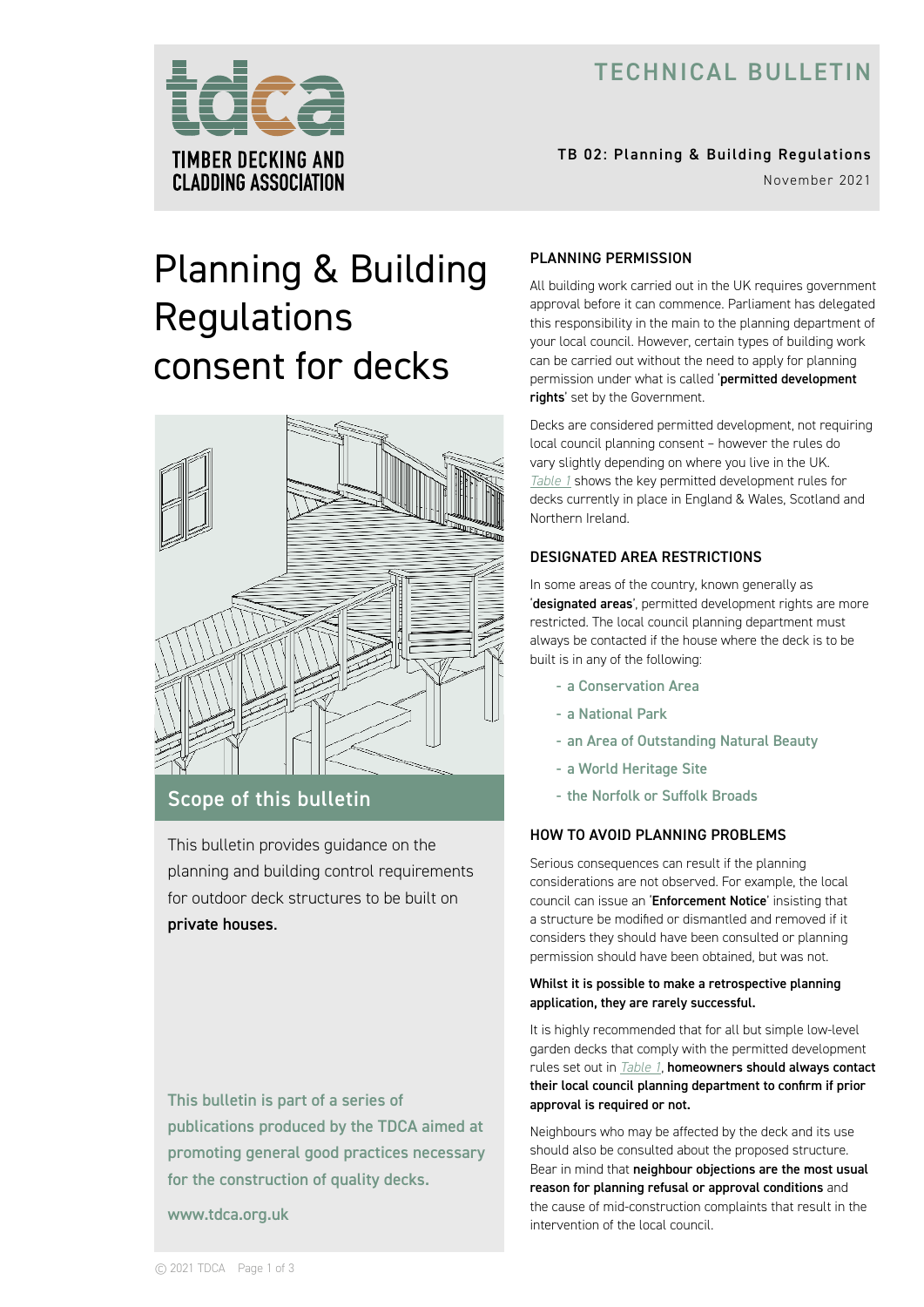#### <span id="page-1-0"></span>Table 1: Permitted development rules in different areas of the UK

Decks do not require planning consent so long as they comply with the following rules in the different regions of the UK as set out below. *If in doubt consult your local council planning department*.

| <b>England &amp; Wales</b>                                                                                                                          | <b>Scotland</b>                                                                                                            | Northern Ireland                                                                                                                                                                                      |
|-----------------------------------------------------------------------------------------------------------------------------------------------------|----------------------------------------------------------------------------------------------------------------------------|-------------------------------------------------------------------------------------------------------------------------------------------------------------------------------------------------------|
| The deck platform is no more<br>than 30cm above the ground at its<br>highest point.                                                                 | It's located at the back of your house.                                                                                    | The deck platform is no more<br>than 30cm above the ground at its<br>highest point.                                                                                                                   |
|                                                                                                                                                     | The height of the floor level isn't<br>any higher than 0.5 metres above<br>ground level.                                   |                                                                                                                                                                                                       |
| Together with other extensions to<br>the property and outbuildings like<br>garages, the decking does not cover<br>more than 50% of the garden area. |                                                                                                                            | The deck or raised platform is not<br>in front of the principal or side<br>elevation of the house that faces<br>onto a road.                                                                          |
|                                                                                                                                                     | The total height, including any                                                                                            |                                                                                                                                                                                                       |
| No part of the deck is on land<br>forward of the front wall of the<br>house.                                                                        | attached structures or roof, isn't any<br>higher than 2.5 metres above<br>ground level.                                    | If you live in a house within a<br>Conservation Area no part of the<br>deck or raised platform is situated<br>between a wall forming the principal<br>or side elevation and the property<br>boundary. |
| The deck is not situated within 20<br>metres in line of sight of a highway.                                                                         | If it's within the grounds of a listed<br>building or within a conservation<br>area, the footprint doesn't exceed 4        |                                                                                                                                                                                                       |
| The structure or its use would not                                                                                                                  | square metres.<br>The structure or its use would not<br>affect the amenity value or privacy of<br>neighbouring properties. | The total height, including any<br>attached structures or roof, isn't any<br>higher than 2.0 metres above<br>ground level.                                                                            |
| affect the amenity value or privacy<br>of neighbouring properties.                                                                                  |                                                                                                                            |                                                                                                                                                                                                       |
| The house is not a 'listed' building.                                                                                                               |                                                                                                                            | The house is not a 'listed' building.                                                                                                                                                                 |

#### LEGAL RESPONSIBILITY

It is the legal responsibility of the homeowner(s) to ensure that local council planning requirements are considered and acted upon and that any conditions that may have been attached to an approval are complied with fully.

#### AGENTS MAY ACT ON YOUR BEHALF

Homeowners may appoint an 'agent' to deal with the local council on their behalf.

A deck installation contractor is under no obligation to assume this role unless they choose to do so as a separate part of the service they are providing. Where an installation contractor agrees to undertake local council consultation on behalf of the customer, then an appropriate and clearly identified fee for this additional service should be included in the installers estimate.

## Whenever the householder decides to assign local council consultation to an agent the decision should be formally recorded.

TDCA DeckMark approved deck design and installation contractors have a duty of care to explain the situations where prior planning approval is required and how to go about making an application.



This can be done by a letter from the homeowner to the agent or can be written into the contract agreement produced by the deck design and installation company and signed by both parties.

#### Verbal agreements or mutual understandings are considered bad practice and must be avoided.

#### PLANNING TIMESCALES

The timescale for obtaining a planning consent decision varies from one council to another. Experience shows that the process can range from a few weeks to several months and this needs to be allowed for in the management of the project.

# PLANNING APPLICATION COSTS

Where planning approval is required, homeowners will also need to provide for the following as part of the submission:

- creation of a detailed architectural drawing of the deck; a specification of the materials to be used and their loadbearing capabilities and, a site plan showing the location of the deck in relation to the house and neighbouring property;
- the planning application fee.

House owners can calculate the planning application fee using the [Government's Planning Portal online fee](https://www.planningportal.co.uk/info/200232/planning_applications/59/how_to_apply/7)  [calculator](https://www.planningportal.co.uk/info/200232/planning_applications/59/how_to_apply/7)